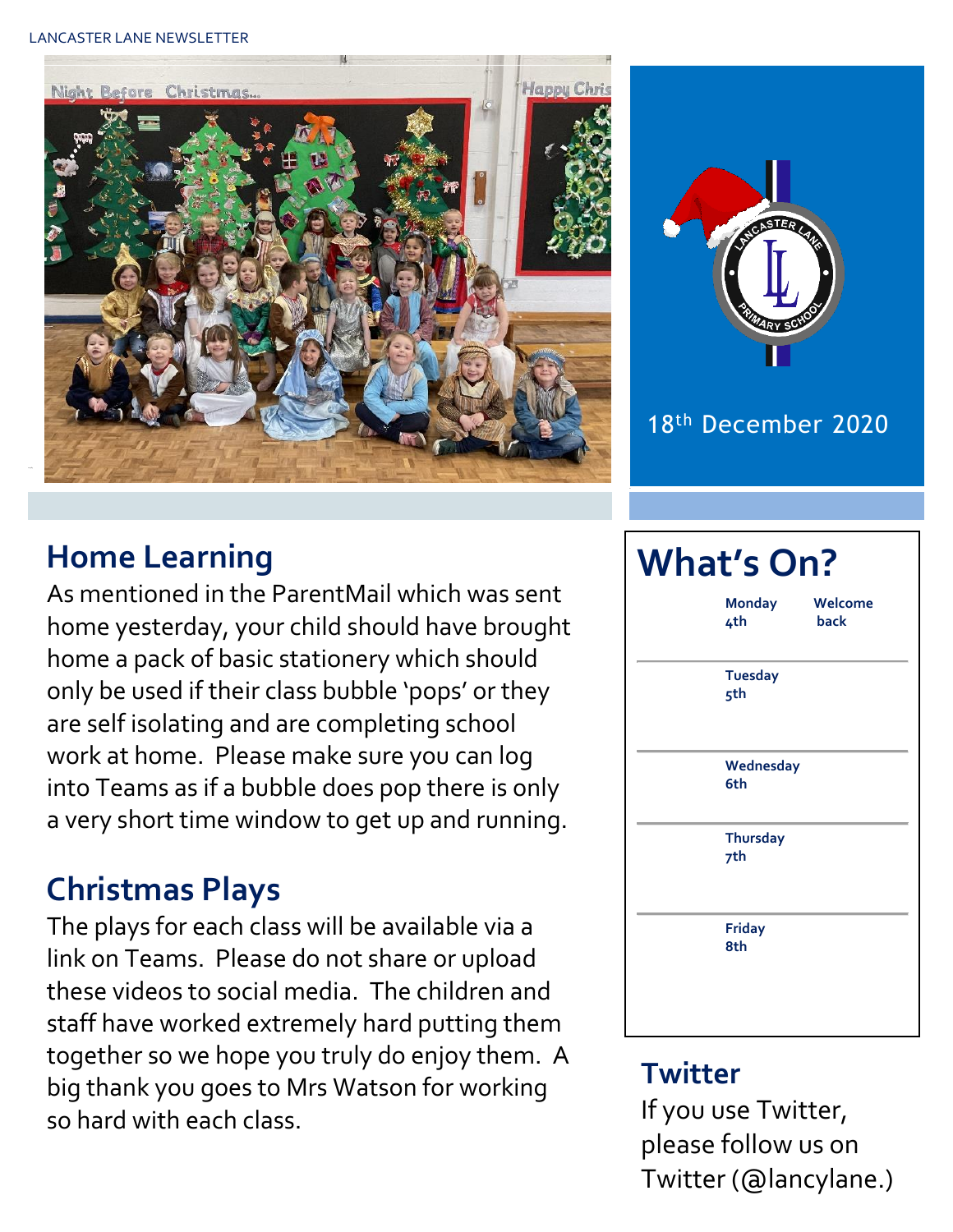## **Covid 19 Risk Assessment**

**Changes To Our Risk Assessment -** No additional changes from the ParentMail sent.

### **Team Point Winners**

Congratulations to the Robins who won most team points this half term.

## **Track and Trace**

If your child shows symptoms of coronavirus and tests positive before Christmas Day (25th December), you must inform me by email (head@lancasterlane.lancs.sch.uk). I will then contact all members of that bubble informing them that they must self isolate for ten days. The same will apply should a member of staff test positive.

## **Head Lice**

Please make time over the Christmas holiday to check your child's hair for nits and treat the whole family if any are found. The only way school can make sure there are no cases of head lice in school is if EVERY family checks their children's hair regularly.

## **Wonderful Writing**

This term the teachers have been handing out raffle tickets to any pupil who has impressed them with their writing. The draw was held today and the winners are: Poppy Y6, Benjamin Y5, Cameron Y4, Sophie P Y<sub>3</sub>, Charlotte Y<sub>2</sub> and Erin Y<sub>1</sub>. Each winner has received a special gift from Miss Haywood.

### **Thank you**

Thank you to Mrs Ratheeskanth who has helped out at lunchtimes this term.